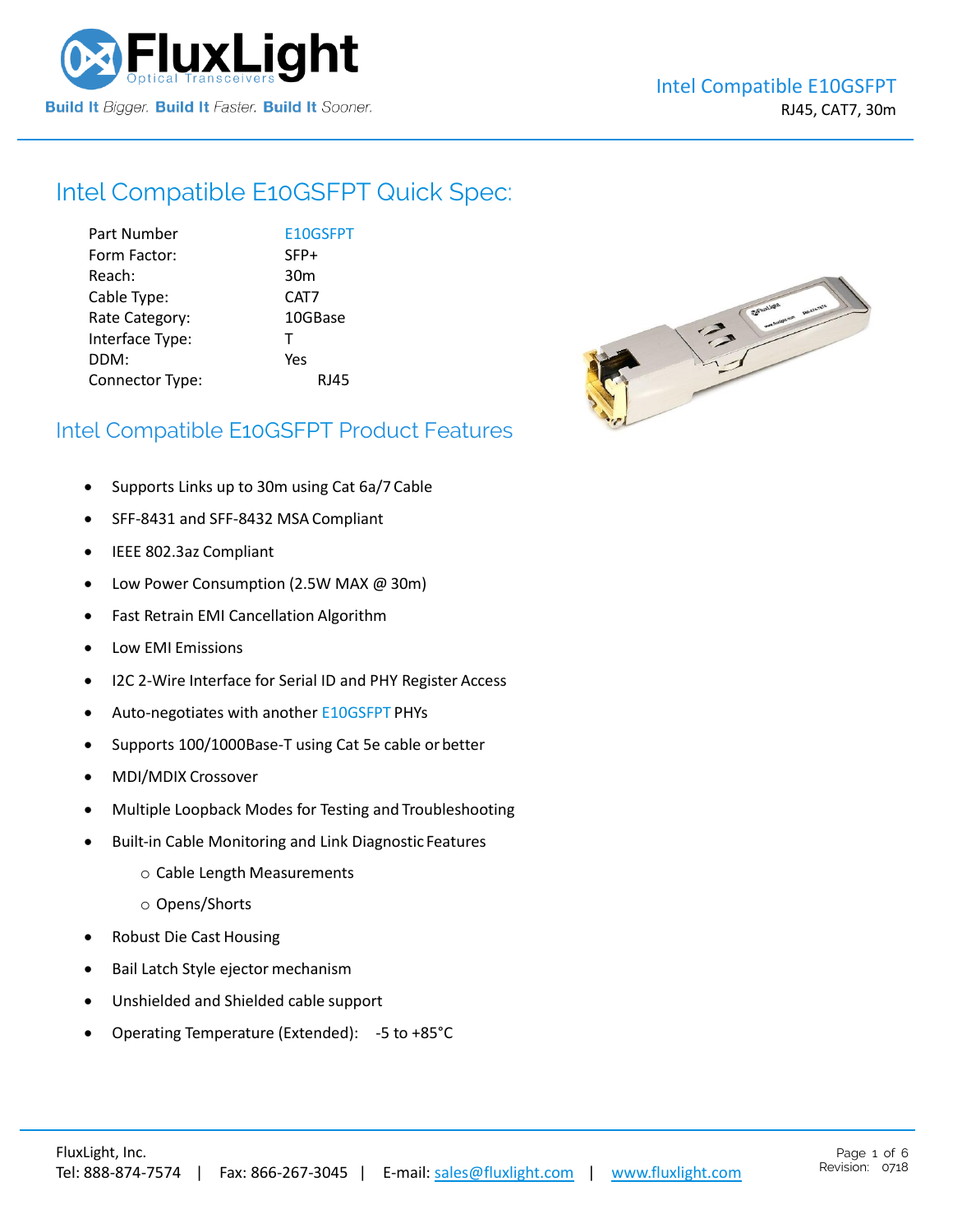

# Intel Compatible [E10GSFPT](https://www.fluxlight.com/e10gsfpt/) Electrical PIN Definitions

| <b>PIN</b>     | Logic    | <b>Symbol</b>   | <b>Name/Description</b>                                 | <b>Plug Sequence</b> | <b>Note</b>  |
|----------------|----------|-----------------|---------------------------------------------------------|----------------------|--------------|
| $\mathbf{1}$   |          | VeeT            | <b>Transmitter Ground</b>                               | $\mathbf{1}$         | $\mathbf 1$  |
| $\overline{2}$ | LVTTL-O  | Tx_Fault        | <b>Transmitter Fault</b>                                | 3                    |              |
| 3              | LVTTL-I  | Tx_Disable      | <b>Transmitter Disable</b>                              | 3                    |              |
| 4              | LVTT-I/O | <b>SDA</b>      | 2-wire Serial Interface Data Line                       | 3                    |              |
| 5              | LVTT-I/O | SCL             | 2-Wire Serial Interface Clock                           | 3                    |              |
| 6              |          | Mod_ABS         | Module Absent, connect to VeeT or<br>VeeR in the module | 3                    |              |
| $\overline{7}$ | LVTTL-I  | RS <sub>0</sub> | Rate Select 0                                           | 3                    |              |
| 8              | LVTTL-O  | Rx-LOS          | Receiver Loss of Signal Indication                      | 3                    |              |
| 9              | LVTTL-I  | RS1             | Rate Select 1                                           | 3                    |              |
| 10             |          | VeeR            | Receiver Ground                                         | $\mathbf{1}$         | $\mathbf{1}$ |
| 11             |          | VeeR            | Receiver Ground                                         | $\mathbf{1}$         | $\mathbf{1}$ |
| 12             | CML-O    | RD-             | Receiver Inverted Data Output                           | 3                    |              |
| 13             | CML-O    | $RD+$           | Receiver Non-Inverted Data Output                       | 3                    |              |
| 14             |          | VeeR            | Receiver Ground                                         | $\mathbf 1$          | $\mathbf{1}$ |
| 15             |          | <b>VccR</b>     | Receiver 3.3V Supply                                    | $\overline{2}$       |              |
| 16             |          | VccT            | Transmitter 3.3V Supply                                 | $\overline{2}$       |              |
| 17             |          | VeeTTD+         | <b>Transmitter Ground</b>                               | $\mathbf{1}$         | $\mathbf{1}$ |
| 18             | CML-I    | $TD+$           | Receiver Inverted Data Output                           | 3                    |              |
| 19             | CML-I    | TD-             | Transmitter Inverted Data Input                         | 3                    |              |
| 20             |          | VeeT            | Module Transmitter Ground                               | $\mathbf{1}$         | $\mathbf{1}$ |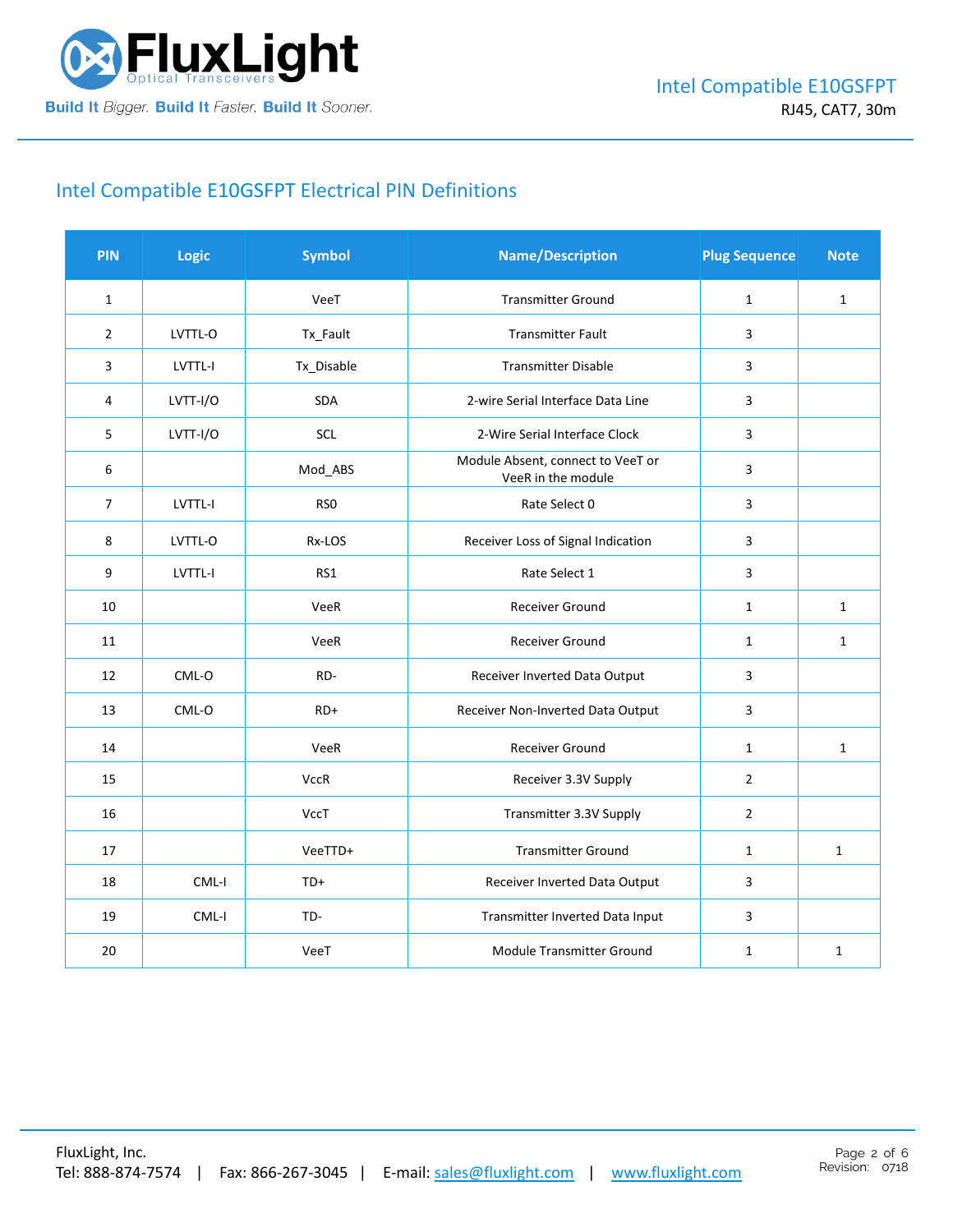

# Intel Compatible [E10GSFPT](https://www.fluxlight.com/e10gsfpt/) Latch Requirements

The SFP transceiver latch should be mechanically robust and designed to prevent unintentional unlatching during insertion or extraction of the transceiver cable. The transceiver is designed with a "Bail type ejector latch mechanism" that allows the SFP module to be easily released from the cage, when the adjacent SFP ports in both rows are also populated and regardless of whether the SFP module is placed in the lower or upper row. The latch shall also pass the "wiggle" RJ45 connector stress test.

| <b>Measurement</b>                           | <b>Min</b> | <b>Max</b> | <b>Units</b>   | <b>Comments</b>                                                                                       |
|----------------------------------------------|------------|------------|----------------|-------------------------------------------------------------------------------------------------------|
| SFP transceiver insertion                    | N/A        | 18         | <b>Newtons</b> | Measure without the force from any cage kick-out springs.<br>Module to be inserted into nominal cage. |
| SFP transceiver extraction                   | N/A        | 12.5       | Newtons        | Measure without the force from any cage kick-out springs.<br>Module to be inserted into nominal cage. |
| SFP transceiver retention                    | 90         | 170        | <b>Newtons</b> | No functional damage to module below 90N.                                                             |
| Insertion/removal cycles, SFP<br>transceiver | 50         | N/A        | Cycles         | No functional damage to module, cage or connector.                                                    |

# Absolute Maximum Operating Conditions

| <b>Parameter</b>                 | <b>Symbol</b> | <b>Min</b> | <b>Max</b> | <b>Units</b> | <b>Notes</b> |
|----------------------------------|---------------|------------|------------|--------------|--------------|
| Storage temperature              | Ts            | $-40$      | 85         | °C           |              |
| Case operating temp (Extended)   | Tc            | $-5$       | 85         | °C           |              |
| Relative humidity                | <b>RH</b>     | 5          | 95         | %            |              |
| Supply voltage (3.3V)            | <b>Vcc</b>    |            | 3.6        | <b>VDC</b>   |              |
| Low speed input voltage          |               | $-0.5$     | $Vcc+0.3$  | v            |              |
| Two-wire interface input voltage |               | $-0.3$     | $Vcc+0.5$  | $\vee$       |              |

# Recommended Operating Conditions

| <b>Parameter</b>              | <b>Symbol</b> | Min   | <b>TVD</b> | <b>Max</b> | <b>Units</b> | <b>Notes</b> |
|-------------------------------|---------------|-------|------------|------------|--------------|--------------|
| Supply voltage (3.3V)         | Vcc           | 3.135 | 3.3        | 3.465      | <b>VDC</b>   |              |
| Power (30m $@$ 25 °C ambient) |               |       | 2.3        | 2.5        | W            |              |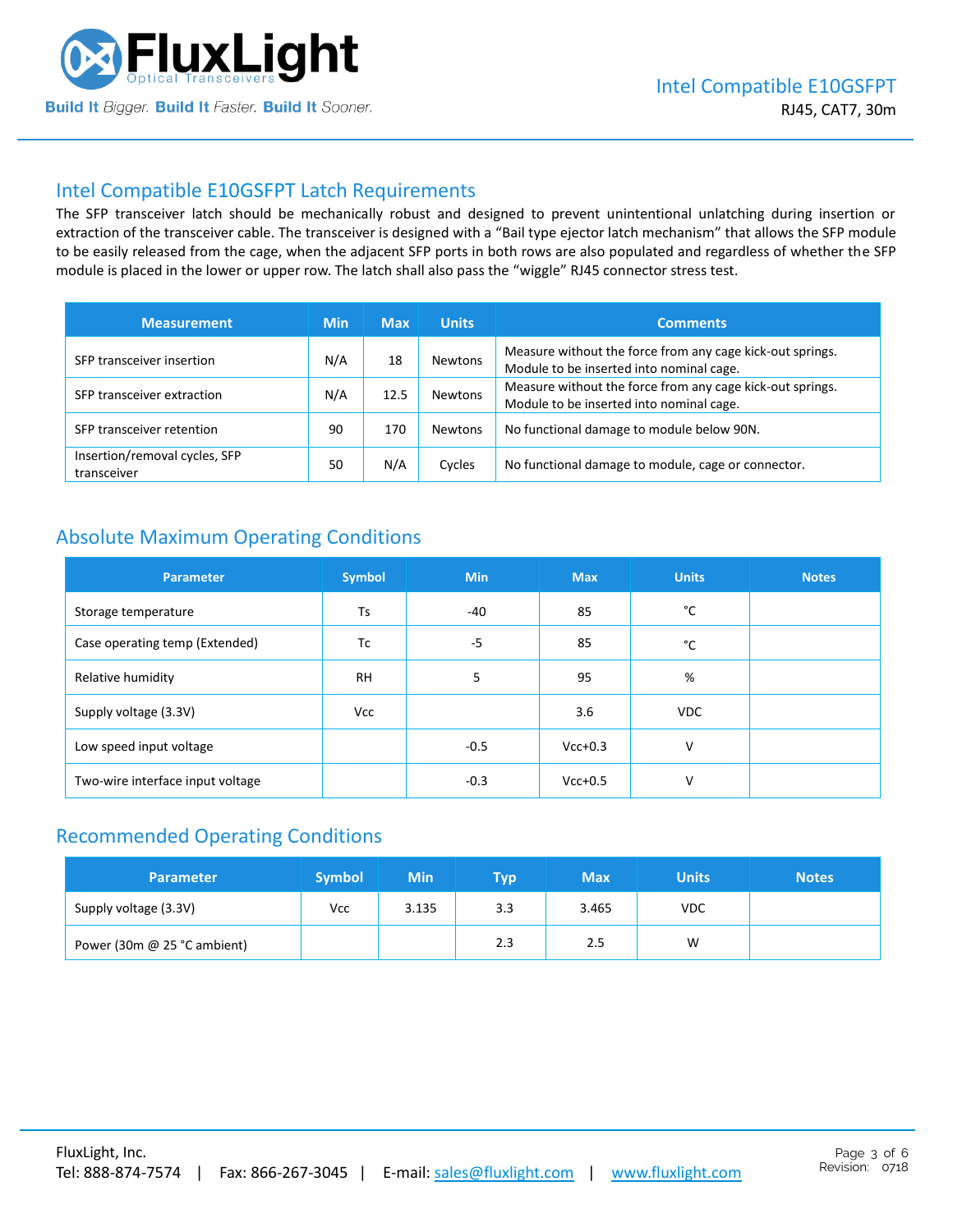

### REGULATORY REQUIREMENTS

The SFP transceiver installed into the host system requires meeting compliance requirements listed in this paragraph. In order to achieve this, the module must be evaluated in considering its use in the equipment designs. Unless otherwise specified, the transceiver module shall meet the current version, at the time of manufacturing, of the applicable EMI/EMC specifications for telecommunication network and information technology/multimedia equipment.

## RADIATED EMISSION (RE)

10.0 KHz – 18.0 GHz is recommended frequency range for radiated emission testing. The 10G Base-T CuSFP transceiver shall meet the applicable FCC Part 15 emission requirements.

10G Base-T CuSFP transceiver minimum emission requirements are:

• Class B radiated emission requirements by using shielded cables at least 4dB margin.

# ELECTROSTATIC DISCHARGE (ESD)

In addition, the CuSFP module or host platform shall not show susceptibility to conducted immunity when applied to the interface cable per the requirements of IEC 6100-4-2:

- Contact ESD only to the accessible portions of the module (i.e. front panel connector receptacle). 8 kV Air Discharge and 4 kV – Contact discharge.
- Criteria B (see paragraph 6.7 for Criteria's definition) should be used as a measurable effect from ESD applied (25 discharges by polarity – both air/contact) to the system used with CuSFPmodules

# TRAFFIC GENERATION AND SUSCEPTIBILITY CRITERIA

#### TRAFFIC GENERATION AND MONITORING.

A minimum 50% utilization will should be established for preliminary investigation when possible, with final evaluation being performed with a worst-case utilization.

#### SUSCEPTIBILITY CRITERIA

The disturbances will be applied to the system as a whole. Data losses will be reported according to the following performance criteria.

#### PERFORMANCE CRITERIA A

During the test and after the test, system with Cu SFP module shall continue to operate:

- Without degradation resulting in no greater than 1% of packets per second dropped,
- With zero requests for retry, beyond requests resulting from the 1% per second allowable data loss
- With no degradation in the data transmission rate, beyond requests resulting from the 1% per second allowable data loss
- Without protocol failure
- Without loss of link
- Without alarm signaling triggered.

#### *Monitoring Method*

The Traffic Generator will be monitored. The link, speed, retry rates, etc. during the test will be reviewed by equipment status logs after the test, and monitored by LED observation during the test.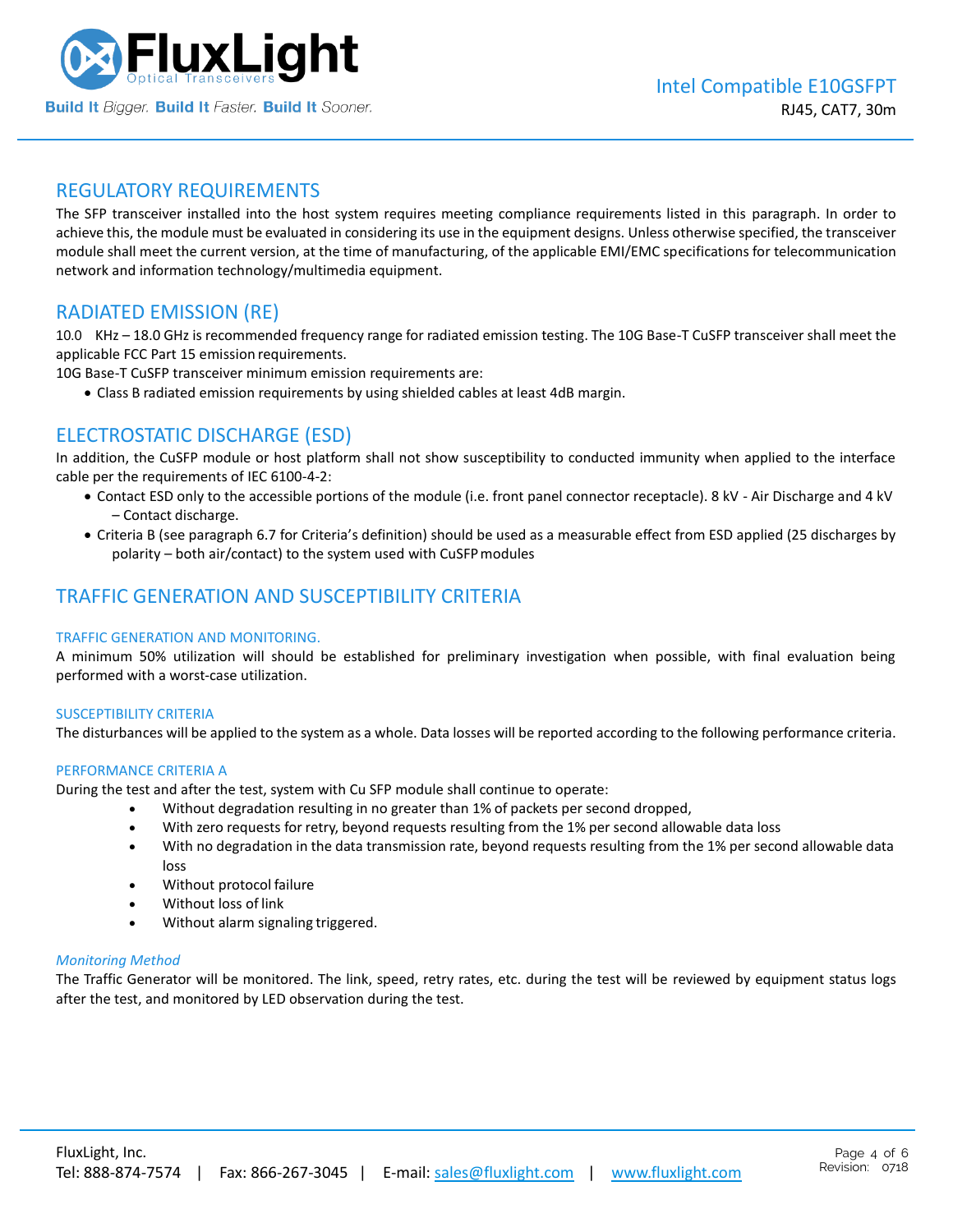

#### PERFORMANCE CRITERIA B

Error rate, request for retry and speed of data transmission rate may be degraded during the application of the test. Degradation of the performance as described in criteria A is permitted provided that the normal operation of the EUT is self-recoverable to the condition immediately before the application of the test. In these cases, operator response is not permitted to re-initiate an operation.

#### *Monitoring Method*

The Traffic Generator will be monitored. The link, speed, retry rates, etc. during the test will be reviewed by equipment status logs after the test, and monitored by LED observation during the test.

#### PERFORMANCE CRITERIA C

Degradation of the performance as described in criteria A is permitted provided that the normal operation of the EUT is self-recoverable to the condition immediately before the application of the test or can be restored after the test by the operator.

#### *Monitoring Method:*

The Traffic Generator will be monitored. The link, speed, retry rates, etc. during the test will be reviewed by equipment status logs after the test, and monitored by LED observation during the test.

#### FLAMMABILITY

The PCB of the SFP module shall be min. V-0 UL flame rated. Applicable standards: UL/CSA 60950 and IEC 60950.

## ENVIRONMENTAL AND QUALITY REQUIREMENTS

#### ACCELERATED AGING

The SFP+ transceiver module shall be subjected to an accelerated aging test that exposes the module to 85C case temperature while being powered at 3.3V for 2000 hours.

#### *Failure criteria*

The product is considered to have failed this test if any of the following occurred:

- 1. Failure of test unit to perform ping or traffic test.
- 2. Excessive corrosion of components.

#### RELATIVE HUMIDITY (NON-OPERATIONAL)

The SFP+ transceiver module shall be subjected to the temperature and humidity profile as per MIL STD 202G Method 103B,

#### *Test description*

The module shall be subjected to the temperature and humidity profile of 85C/85% RH for 1000 hours. The product shall be nonoperational during this entire period.

#### *Failure criteria*

The product is considered to have failed this test if any of the following occurred:

- 1. Failure of test unit to perform ping or traffic test.
- 2. Excessive corrosion of components.